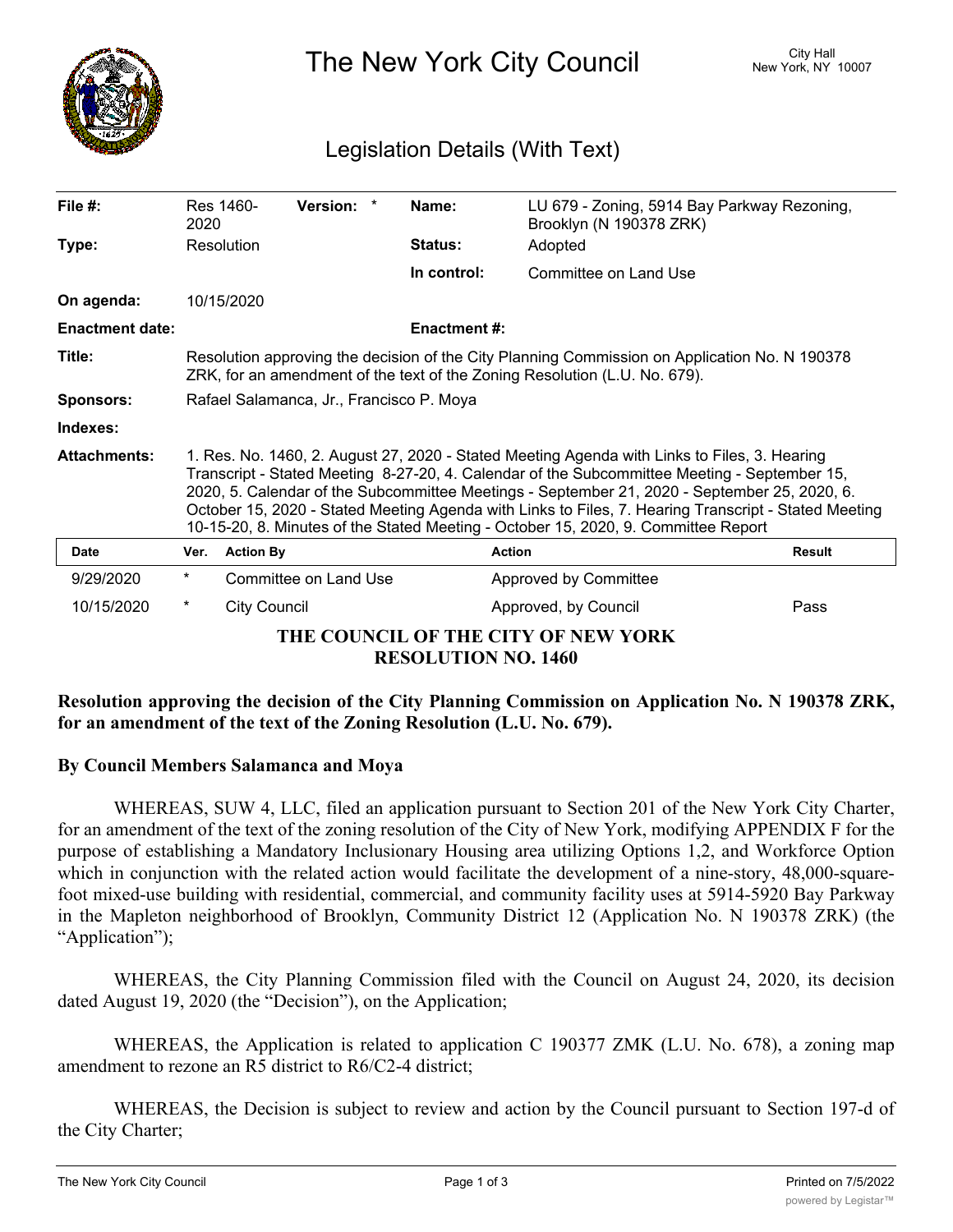WHEREAS, upon due notice, the Council held a public hearing on the Decision and Application on September 15, 2020;

WHEREAS, the Council has considered the land use implications and other policy issues relating to the Decision and Application; and

WHEREAS, the Council has considered the relevant environmental issues, including the negative declaration issued November  $12<sup>th</sup>$ , 2019 (CEQR No. 19DCP208K) (the "Negative Declaration").

#### RESOLVED:

The Council finds that the action described herein will have no significant impact on the environment as set forth in the Negative Declaration.

Pursuant to Sections 197-d and 200 of the City Charter and on the basis of the Decision and Application, and based on the environmental determination and consideration described in the report, N 190378 ZRK, incorporated by reference herein, and the record before the Council, the Council approves the Decision of the City Planning Commission.

**\* \* \***

**\* \* \***

**\* \* \***

Matter underlined is new, to be added;

Matter struck out is to be deleted:

Matter within  $# #$  is defined in Section 12-10;

\* \* \* indicates where unchanged text appears in the Zoning Resolution

### \* \* \* **APPENDIX F Inclusionary Housing Designated Areas and Mandatory Inclusionary Housing Areas**

### **BROOKLYN**

**Brooklyn Community District 12**

Map 2- [date of adoption]